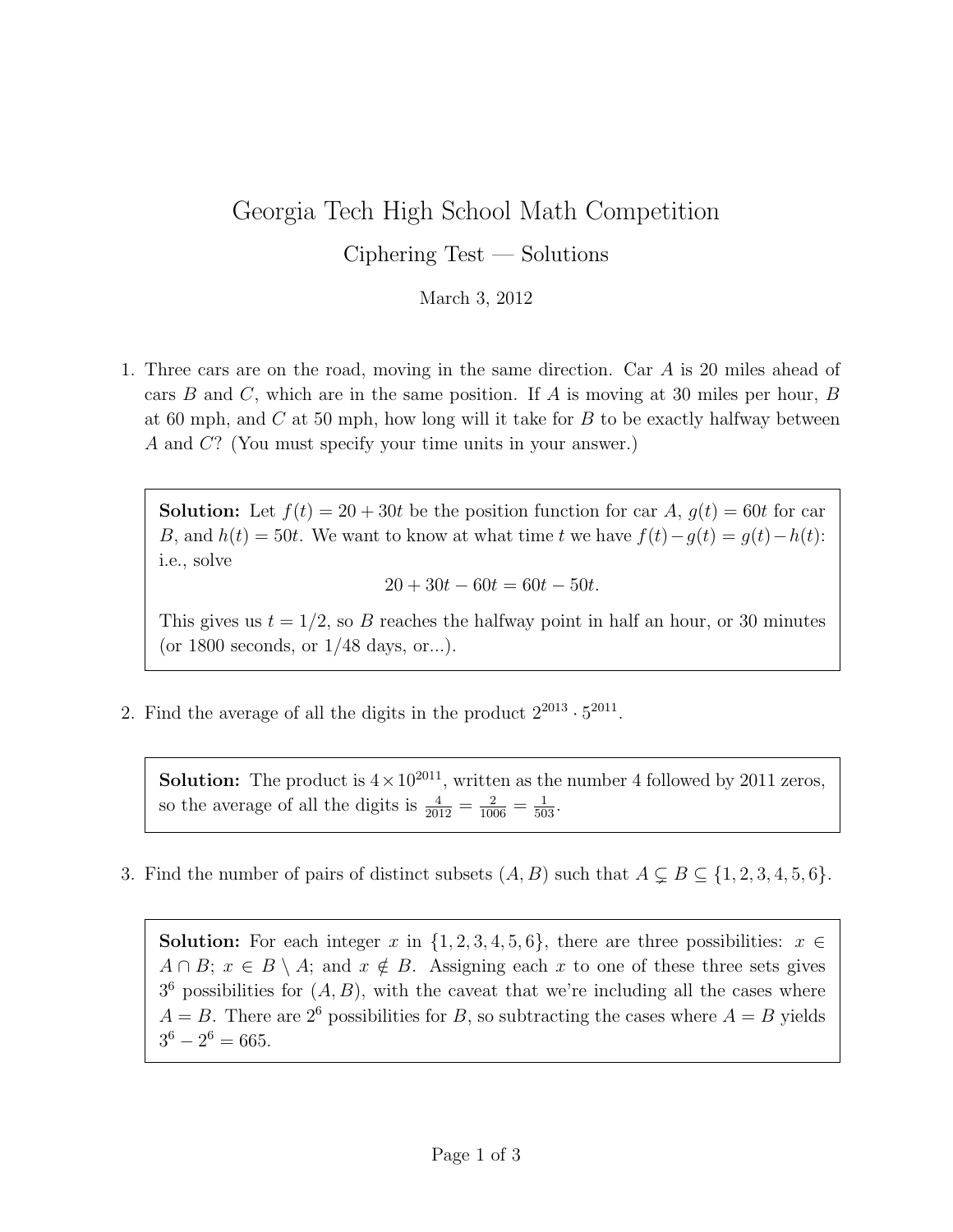4. Find the smallest positive integer n such that 120 divides  $n, n^2$  is a perfect cube, and  $n<sup>3</sup>$  is a perfect square.

**Solution:** We know that 2,3,5 divide *n*, so *n* must be of the form  $n = 2^a 3^b 5^c$  for some positive integers  $a, b, c$ . We also know that 3 divides  $2a, 2b, 2c$  and that 2 divides  $3a, 3b, 3c$ , so 6 must divide a, b, c. Taking  $a = b = c = 6$  gives the smallest possible value for  $n = 2^6 \cdot 3^6 \cdot 5^6 = 30^6$ .

5. Suppose the infinite sum  $1 + x + x^2 + x^3 + \cdots$  converges to the value 2012x. What is the product of all possible values of  $x$ ?

Solution: The geometric series converges to  $1/(1-x) = 2012x$ , so  $1 = 2012x -$ 2012 $x^2$ , or  $x^2 - x + 1/2012 = 0$ . Since  $x = (1 \pm \alpha)/2$ , where  $\alpha = \sqrt{1 - 4/2012}$ , the product of the possible values of x is  $\frac{1}{4}(1 - \alpha^2) = \frac{1}{4}(1 - 1 + \frac{4}{2012}) = \frac{1}{2012}$ .

6. How many three-digit natural numbers satisfy the property that the middle digit is the sum of the first and last digits?

**Solution:** Count the number of pairs of integers  $0 < A \leq 9$ ,  $0 \leq C \leq 9$  such that  $A + C \leq 9$ . This corresponds to the set of desired integers ABC, where  $B = A + C$ . Given A, there are  $10 - A$  choices for C such that  $A + C \leq 9$ . Thus, we have  $9 + 8 + 7 + 6 + 5 + 4 + 3 + 2 + 1 = 45$  such integers.

7. Compute  $\sqrt{3 + \sqrt{3 + \sqrt{3 + \cdots}}}}$ .

**Solution:** Let  $x = \sqrt{3 + \sqrt{3 + \sqrt{3 + \cdots}}}$ . Then  $x =$ √  $\overline{3 + x}$ , so  $x^2 - x - 3 = 0$ . By the quadratic equation,  $x = \frac{1 \pm \sqrt{13}}{2}$  $\frac{\sqrt{13}}{2}$ ; since x must be positive, we have  $x = \frac{1+\sqrt{13}}{2}$  $\frac{\sqrt{13}}{2}$ .

8. How many pairs of real numbers  $(x, y)$  satisfy the equation

$$
\frac{1}{x} + \frac{1}{y} = \frac{1}{x+y}?
$$